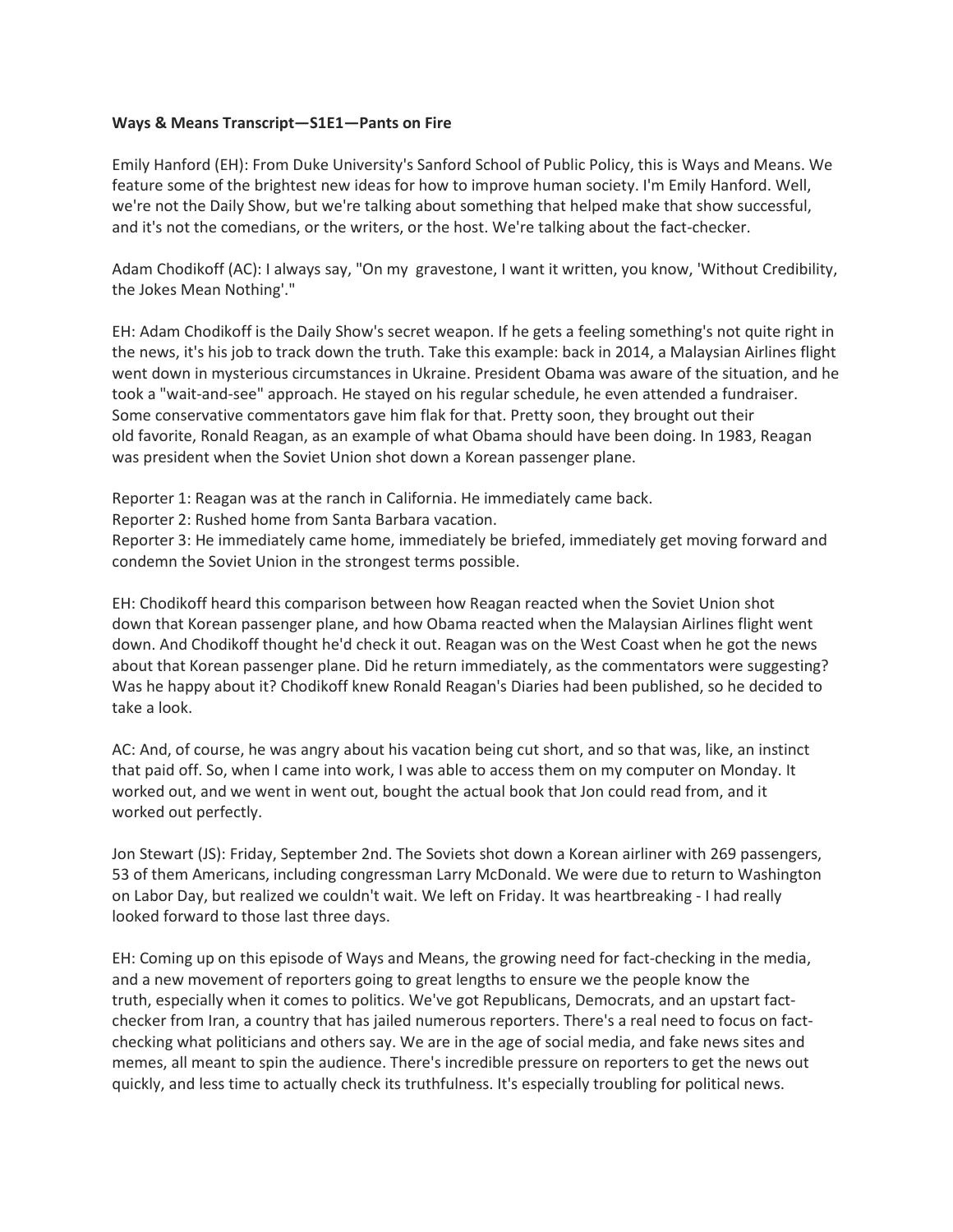Bill Adair (BA): You know, I know a lot of journalists who get very comfortable in the back-and-forth of political coverage.

EH: This is Bill Adair. He won a Pulitzer Prize for his work checking out statements by American politicians. He won it for a website he started called PolitiFact, which is a project of the Tampa Bay Times. Adair is a professor at Duke, and still works as a contributing editor for PolitiFact, and he's helped start an organization to bring together the world's fact-checkers.

BA: It's not really that hard to cover the "he-said/she-said" of politics. You know, Republicans say this, Democrats say that. You know, I'm not saying that that's easy, but fact-checking takes a real level of depth and policy analysis that goes beyond the soundbites.

EH: So, there's this kind of worldwide, grassroots, ragtag movement happening, and it works like this: Adair identifies reporters who really care about getting to the truth. He not only teaches them the tricks of the trade, but he connects them to each other, and it seems to be working. A year ago, there were 44 fact-checking sites around the world. Now, there are 64- Germany, Bosnia,

BA: And South Africa, and Argentina, and Australia, Spain, France, Italy,

EH: There are new fact-checkers starting in Russia, Nepal, Northern Ireland. In some of these locations, simply being a journalist can put someone in danger.

BA: It's really extraordinary, what's happening.

Lou Jacobson (LJ): I am Lou Jacobson. I'm the deputy editor of the website PolitiFact, which does factchecking of statements in politics.

EH: What's it take to be a good fact checker? Meet Lou Jacobson. Jacobson's job is to catch politicians and others mangling the truth, and call them on it, and it's not just "black-and-white", "true-orfalse". PolitiFact has a whole rating system for the kinds of lies politicians tell. There's "true", "mostly true", "half-true", "mostly false", "false", and then, the king of them all, "pants on fire". Sometimes, Lou's more like a private investigator than a newspaper editor. Take the story of the Boomerang Kids.

LJ: Yeah, I mean, this is not one that I entered thinking that that it would turn out this way.

EH: There was a political advertisement by the conservative group, American Crossroads.

LJ: It cited a news report saying that 85% of college grads have gone home to live instead of moving out on their own.

EH: The ad blamed President Obama for this "boomerang effect", implying that due to Obama's policies, the economy was so bad a huge percentage of college grads couldn't afford to leave mom and dad-85% of them.

LJ: So this struck us as sort of odd, we didn't expect it would be that high.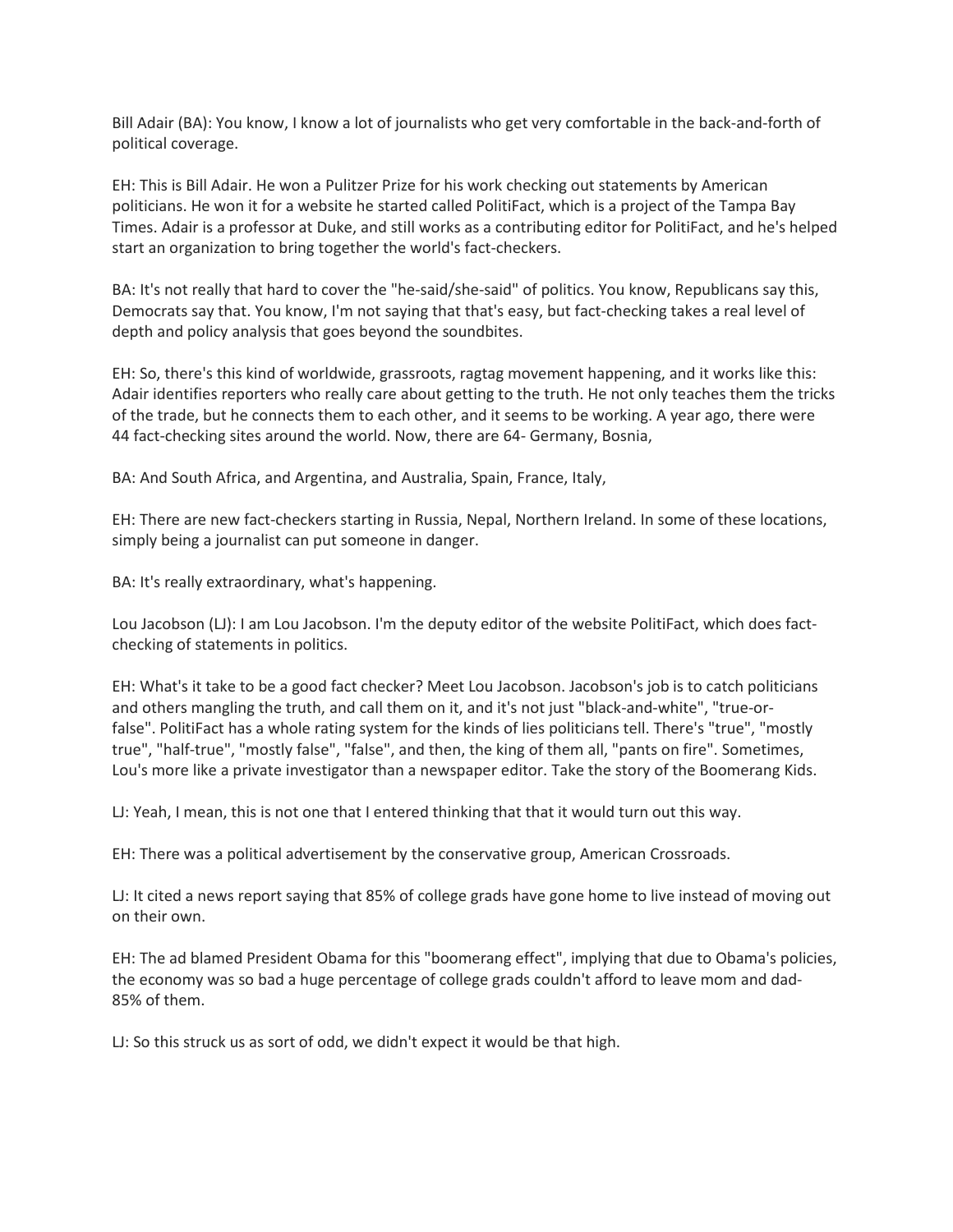EH: Jacobson checked the source- a news story- and found the ad had cited the news correctly, but something-

LJ: Something seemed fishy about it.

EH: So he started to dig around. That 85% number in the news story- the percentage of young people supposedly moving home- turns out it came from a poll conducted by a Philadelphia company 20-Something Inc. Jacobson had some questions.

LJ: You know, was it a telephone poll? When-when did the poll questioning take place?

EH: Were there geographic limitations? How old were the people surveyed? Really basic stuff, but 20- Something's website didn't provide any of this information.

LJ: So, I thought to myself, "Well, I should call them. Maybe they just forgot to put that poll up, or whatever." So, I called up and the phone was disconnected. So, I thought, "Hmm, that's strange."

EH: Not only that- the company's website seemed odd. It didn't even have a current email for the founder. So, Jacobson looked for the bios of the staff members. There were staff members listed, and there were photos of them on the website, but since the company's phone was disconnected, Jacobson couldn't reach them. And so, he thought, maybe he could use a site like LinkedIn to find out more about those staff members, find someone who might remember the poll, but no luck. So, he stopped searching by name and searched by picture instead, and this- this is where he landed in nerdy, factchecking heaven.

LJ: We did a reverse-image search in Google, and found that two of the people on the staff list had photographs there were stock photos, and they had appeared in, like, in a payday loan ads and stuff.

EH: And these were all people who were listed on the website as staff members.

LJ: One person, it turned out, had died several years earlier So, finally, somehow I got a message through to the founder. He called me back from the Bahamas and said he had left that behindlike, that firm had, like, closed down. He had now switched to selling real-estate in the Bahamas.

EH: The more he dug, the stranger it became. The website had several branch offices listed.

LJ: It said, "London, Mexico City, Munich, Paris, Sao Paulo, Seoul, Sydney, and Tokyo." Yeah, our gut is telling me, based on what I found so far, I don't think that these offices actually exist.

EH: And, what about the thing that brought Jacobson down this rabbit hole in the first place? The fact he was trying to check- for 85% of young people moving back in with their parents. The president of the company, David A. Morrison- he's the guy who'd relocated to the Bahamas- he told Jacobson he couldn't give out any information. He asked not to be contacted again, and hung up. PolitiFact never found any evidence that anyone had done a poll in the first place. So here we have what seems to be a fake company, promoting a made-up statistic, and that statistic was used by reputable outfits like CNN Money, the New York Post, and Time Magazine's website. The number was also used by Republicans to try and skew public perception of President Obama's economic policies.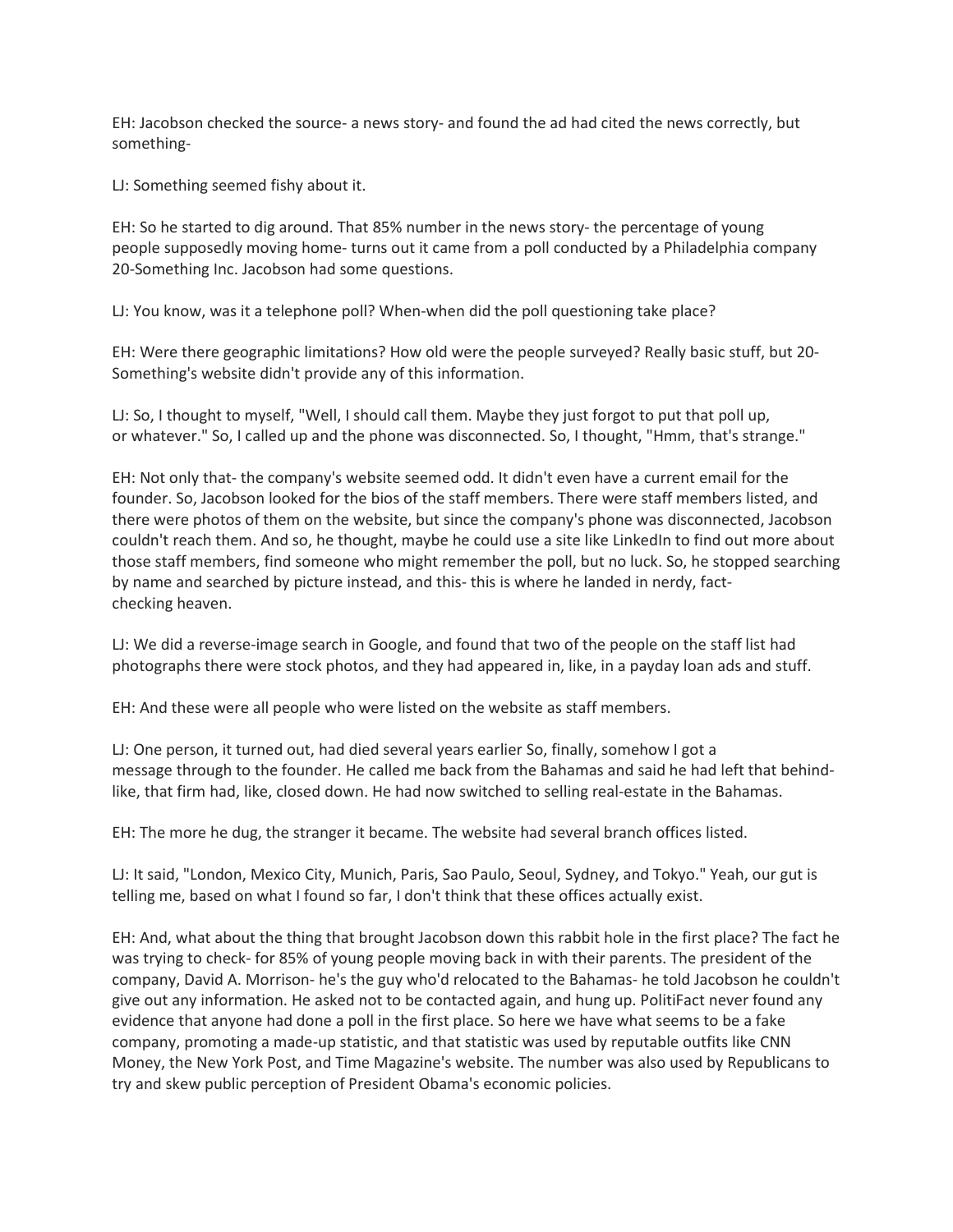Of course, the need for a watch-dog doesn't only apply to the Republicans. In 2011, PolitiFact gave their "Lie of the Year" to Democratic statements that Republicans had voted to end Medicare. The statements revolved around a budget plan by Republican Congressman Paul Ryan, which included some big changes to Medicare. Well, Democrats saw an opportunity. They made a short campaign video featuring an actor who looks an awful lot like Paul Ryan- tall, slim, with suit and skinny tie- and he's pushing an elderly grandmother through a park in a wheelchair. As the woman looks up at the Paul Ryan character, the text on the screen says, "Medicare provides health insurance for 46 million Americans. Now, Republicans want to privatize Medicare." The path gets bumpy, and the woman looks scared. Suddenly, she's being pushed onto a rocky outcropping over a lake. They get to the edge, the man tips the wheelchair forward, and the granny falls straight down. Bill Adair, the Duke professor who started PolitiFact, he says fact-checkers jumped into action on this one. The Democrats, he says, wanted to scare seniors by claiming that Ryan's plan would end Medicare.

LJ: And this is a tried-and-true strategy in American politics, used by both parties. Both parties love to scare senior-citizens, because that equates with votes. Senior-citizens vote at higher rates than other ages, and they can also be scared more easily than people of other ages, particularly about Social Security and Medicare.

EH: Adair and his colleagues looked into the claim. Would the Republican plan end Medicare? They talked to people on both sides. Turns out, Medicare would end for some people, but not anyone over the age of 55, and definitely not anyone as old as that grandmother. The ad was clearly false.

LJ: And, you know, don't take our word for it- the Democrats clearly agreed with us because they stopped using the line.

EH: You might say, "Isn't this what reporters are supposed to do, check their facts?", but holding government officials accountable is hard.

LJ: It's the kind of journalism where you can pretty much make someone mad every day you go to work, and that's a challenging job. That's not for the faint-of-heart. It's a job that takes a lot of courage.

EH: Especially for reporters in societies where doing their job can put their lives at risk.

Farhad Souzanchi (FS): Yeah, I mean, if I if I'm scared- which sometimes I am, to be honest- because we also report the good steps the government is taking. I hope they take note of that.

EH: Farhad Souzanchi is from Iran. He could be the poster-child for what Bill Adair and others hope their fact-checking movement will produce. Souzanchi has been fact-checking the promises his country's President, Rouhani, has made, and he's doing this work in a climate in which dozens of journalists are in jail at any time on charges of "endangering the nation's security" or "spreading propaganda." Souzanchi felt like he was all alone doing the fact-checking of what his president had promised. He was following his gut, his principles, he didn't know there was a global community of fact-checkers.

FS: No, for the first year, I did not know, none of us knew, about this growing trend of factchecking websites and, so, we were just going on as what we felt is right. And then, but, as we went along, we found out that this is a practice that a lot of websites in a lot of countries are doing.